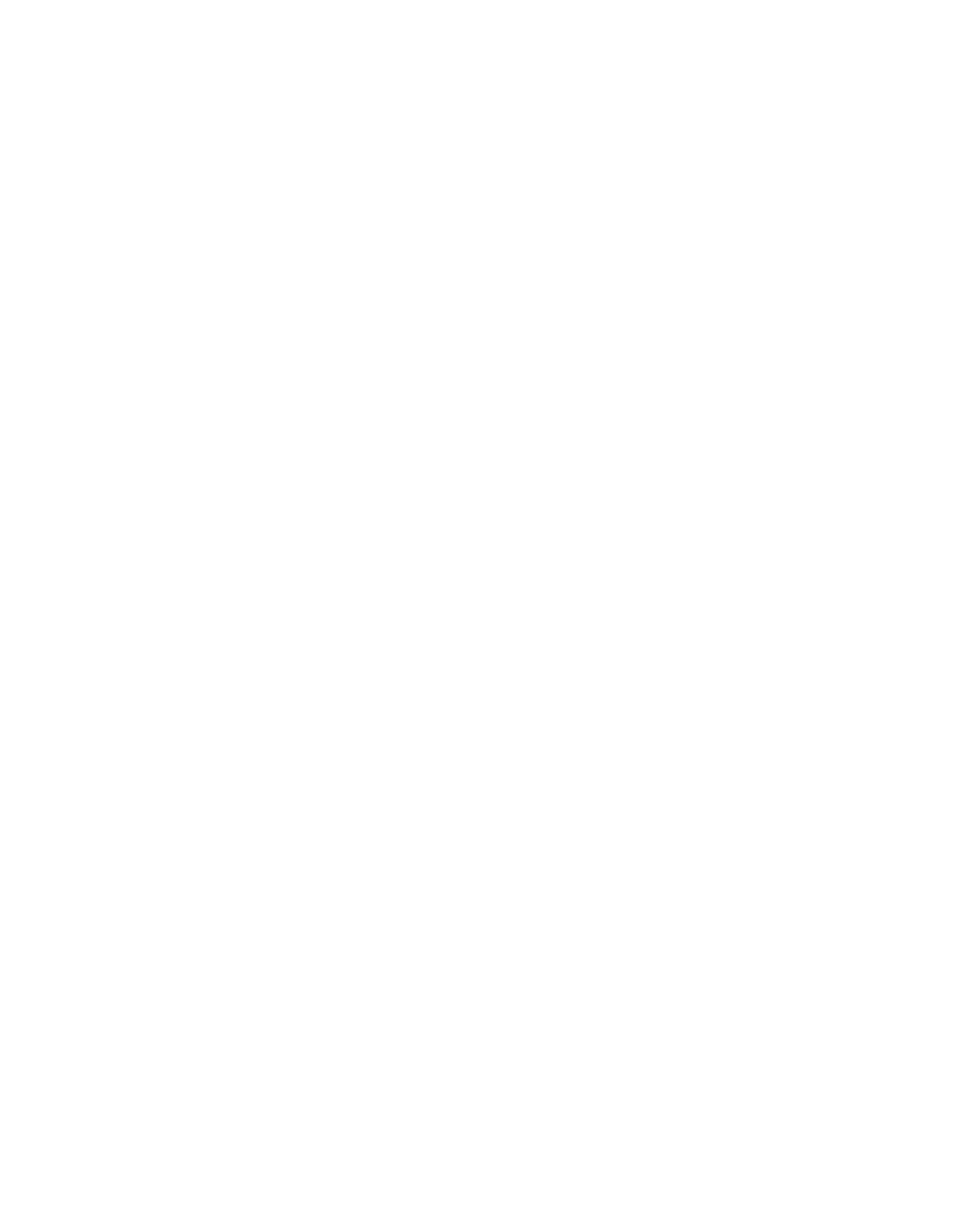#### **BURKE, Justice.**

[¶1] Appellant, Lucky Gate Ranch, L.L.C., filed suit against Appellees, John Baker, and Baker and Associates, Inc., ("Baker"), seeking damages resulting from Baker"s failure to provide engineering and surveying services. The district court granted summary judgment in favor of Baker finding that the litigation was not commenced within the statute of limitations mandated by Wyo. Stat. Ann. § 1-3-107 (LexisNexis 2007). Lucky Gate challenges that decision. We affirm.

#### *ISSUES*

[¶2] Lucky Gate states the issues presented for our review as follows:

1. Whether the district court erred in granting summary judgment in favor of Appellees based on an alleged failure to timely file suit.

a. Whether the cause of action accrued and suit was filed within the applicable statute of limitations period.

b. Whether the district court erred in determining that equitable estoppel does not bar Appellees" statute of limitations arguments.

#### *FACTS*

[¶3] Baker is a Nebraska corporation that provides engineering and surveying services. John Baker is an officer of Baker and is a civil engineer licensed as a Professional Engineer by the Wyoming Board of Registration for Professional Engineers and Professional Land Surveyors. Lucky Gate engages in farming and ranching operations in Goshen County, Wyoming. Historically, Lucky Gate has farmed corn, alfalfa, and soy beans using flood irrigation supplied by a water right in Horse Creek. To make more efficient use of its water, Lucky Gate wanted to switch from flood irrigation to a center pivot sprinkler system and offset some of the costs of that switch by participating in the federal government's Environmental Quality Incentives Program, under which part of the cost of conversion would be paid for by the Department of Agriculture. This conversion required authorization from the Wyoming State Engineer to change the point of use.

[¶4] Lucky Gate hired Baker to perform a land survey and to prepare the materials required to change the point of use. Lucky Gate entered into a written contract with Baker on March 29, 2004. According to the terms of the written contract, the parties agreed that: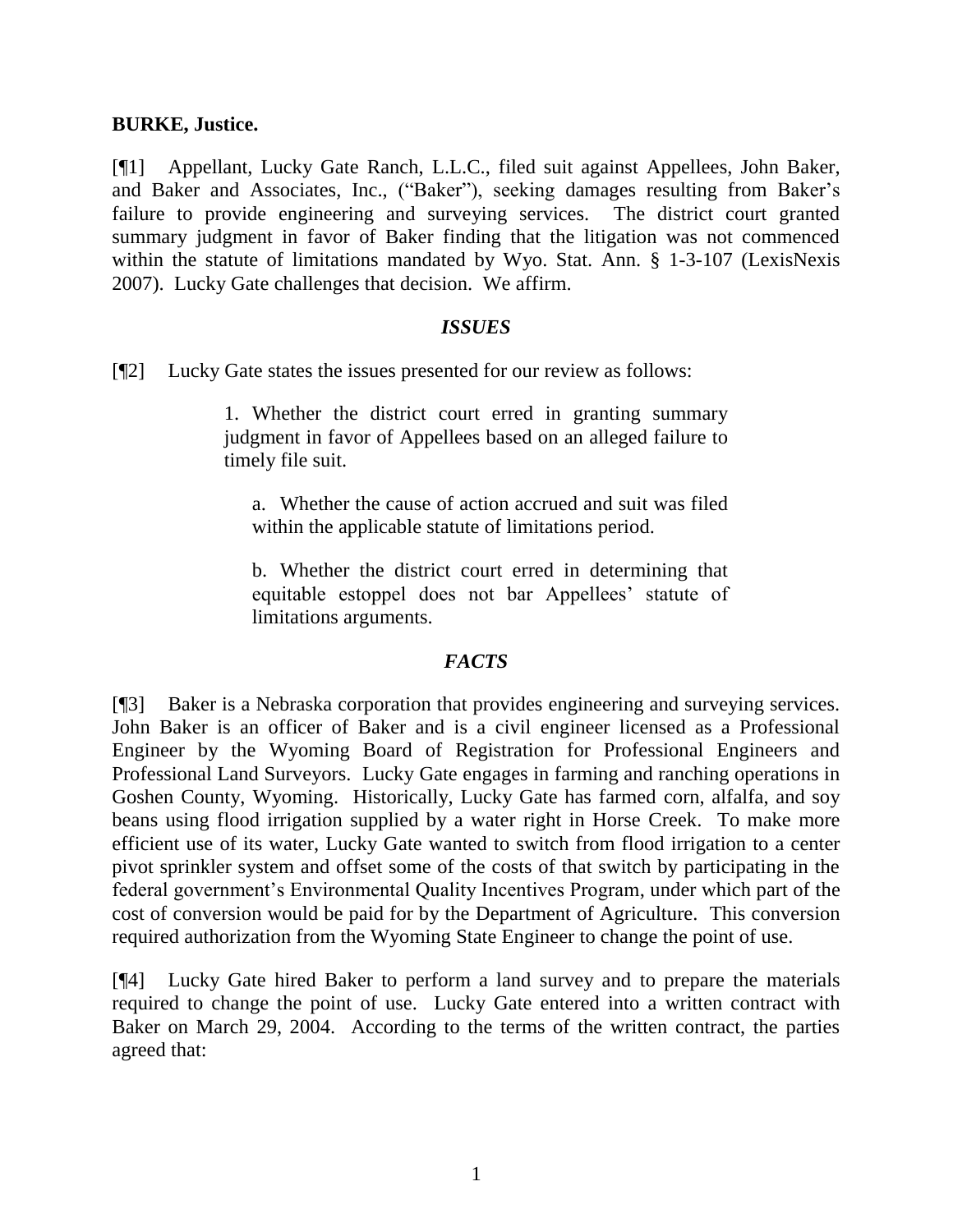Deliverables: Upon completion of this project, Baker & Associates will provide the Client the following:

> a. A map suitable for submission to the Wyoming State Engineer"s Office. (Exhibit)

> b. Property corners marked in accordance with State Law and corner records will be filed at the County Court House. (Note: This survey requires the subdivision of Sections 30 and 31 and the location of canal easements)

> c. A petition for the State Engineer"s Office to change the point of use. (Exhibit)

. . .

Scheduling: The above-described Scope of Work will be completed within 30 working days from authorization to proceed. . . .

Baker estimated the total cost for this project to be between two and five thousand dollars. Baker began the project shortly after the agreement was signed. On April 24, 2004, Lucky Gate received a bill from Baker in the amount of \$1,326.40. Lucky Gate paid the bill in full. Although the contract required Baker to provide Lucky Gate a "map suitable for submission to the Wyoming State Engineer's Office" and a "petition for the State Engineer's Office to change the point of use," it is undisputed that Baker never provided those documents to Lucky Gate. Instead, Baker told Lucky Gate that it had submitted the documents directly to the State Engineer's Office. Throughout the summer, Lucky Gate asked Baker about the status of the application. Baker repeatedly assured Lucky Gate that a decision from the State Engineer"s Office would be forthcoming in the near future. As time passed with no action, Lucky Gate became increasingly concerned and, in the fall of 2004, contacted the State Engineer's Office directly to determine the status of the application. They were told that no application had been filed.

[¶5] When confronted, Baker did not deny that it had failed to submit the application. Baker assured Lucky Gate that the point of use would be changed in time for the 2005 growing season. In an apparent attempt to fulfill their obligation to Lucky Gate, Baker hired High Plains of Wyoming to complete the project. High Plains submitted an invoice to Baker, dated February 18, 2005, for \$3,609.67 for the work it had performed through that date. Baker forwarded the invoice to Lucky Gate with an accompanying letter dated March 1, 2005. The letter stated: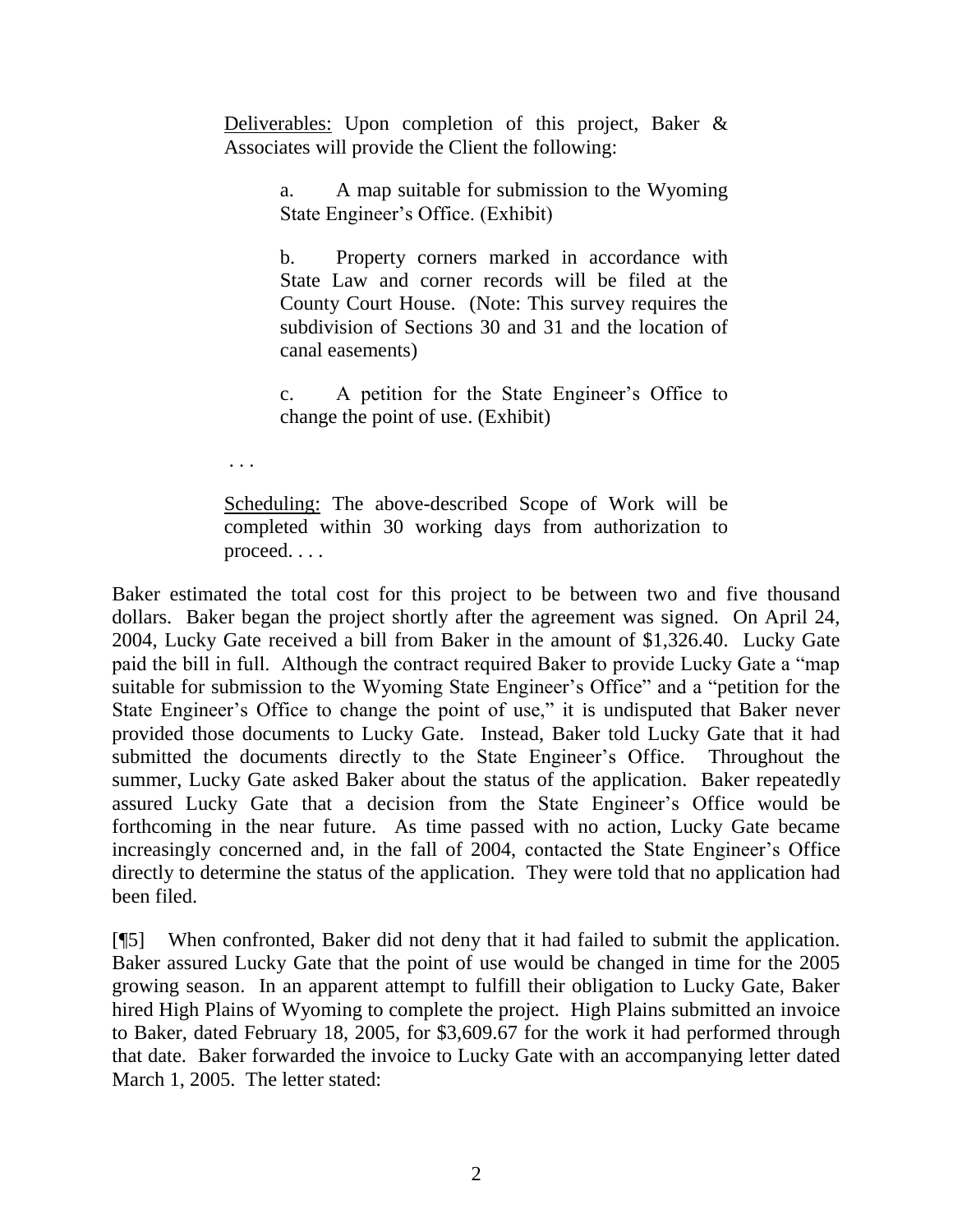The work has been completed on the above listed project and a final bill from High Plains of Wyoming is enclosed along with a copy of the invoice from us, which has been paid.

In the agreement that was between Baker & Associates and . . . Lucky Gate Ranch the fee would be between \$2,000 and \$5,000. As you will see Baker & Associates["] bill which has been paid was in the amount of \$1,326.40 and the invoice from High Plains of Wyoming is for the amount of \$3,609.67 these two figures add up to \$4,936.07. We would ask that you forward your payment [directly] to High Plains of Wyoming.

[¶6] On March 3, 2005, Lucky Gate"s attorney sent Baker two letters. The first letter generally requested more specifics regarding the work performed by High Plains and reflected in its invoice. The second letter stated, in relevant part:

> This letter is to put you on notice that by failing to timely complete its work, as required by its contract with Lucky Gate, Baker & Associates has caused Lucky Gate at least a year"s delay in relocating its use of irrigation water. Because the 2005 crop year is just beginning, we do not know if Baker & Associates" breach of contract will damage Lucky Gate, and result in a claim....  $[I]$   $f$  2005 is not an unusually wet year, there is a good chance that such damages will occur. . . . At the appropriate time, we will notify you if damages have occurred, and the extent of any such damages.

In a letter to Lucky Gate's counsel dated March 24, 2005, Baker requested additional detail "as to how exactly these 'future damages' may be incurred and why." On April 5, 2005, Lucky Gate"s counsel, by letter, responded that possible damages included the difference between the receipts from the sale of the actual 2005 crop and the receipts from what the 2005 crop would have been if the new irrigation system had been used. The letter also raised the possibility of an increase in the purchase price of the irrigation equipment between the expected and actual install dates. On April 7, 2005, Baker sent Lucky Gate itemized invoices for High Plains' work. On May 5, 2005, Lucky Gate's attorney sent Baker the following letter:

> [Lucky Gate] has reviewed the itemized invoices that you sent to me with your letter of April 7, 2005. It appears to [Lucky Gate], and I agree, that High Plains of Wyoming had to duplicate all of the work that your firm did on the project.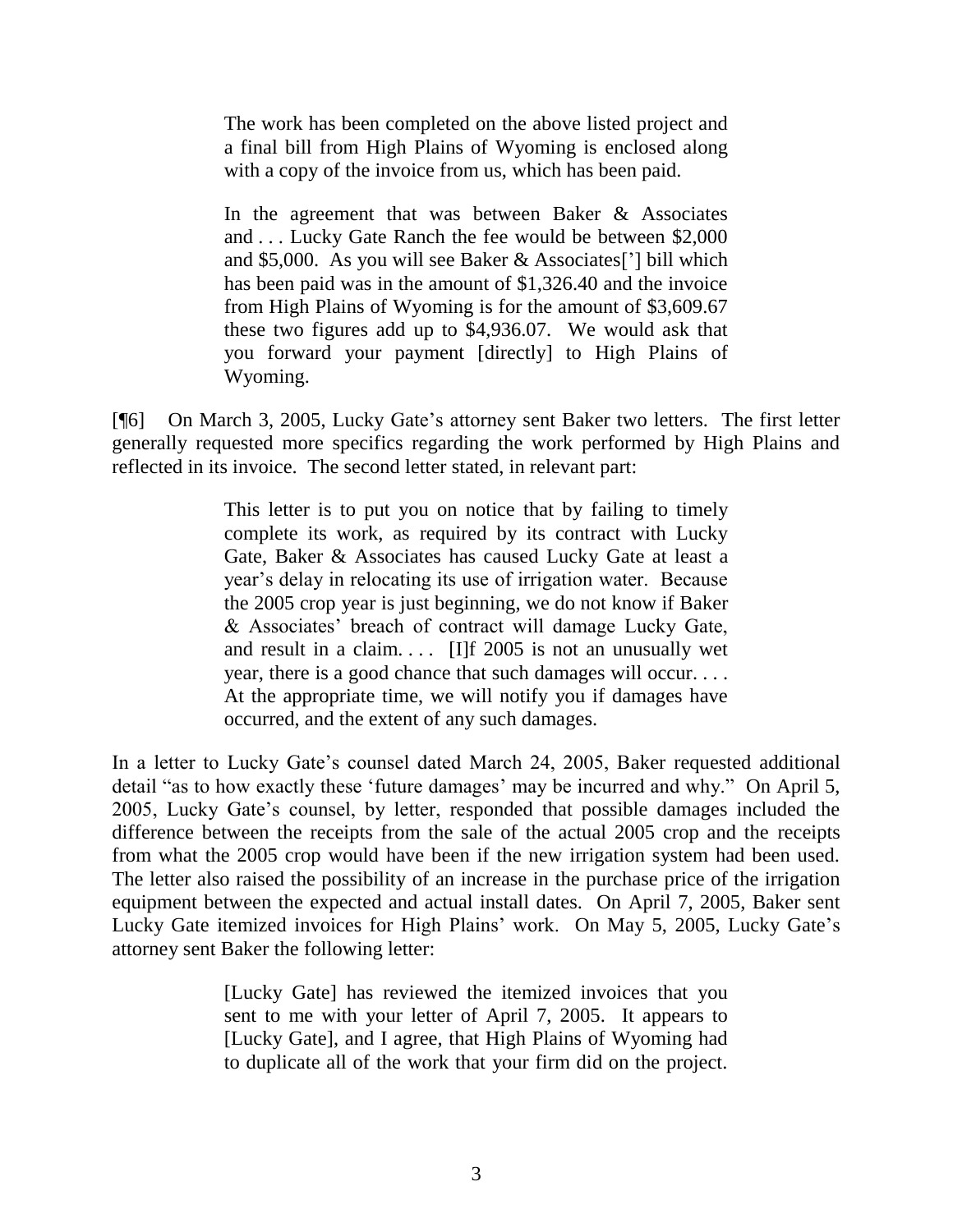This was not the fault of Lucky Gate Ranch, LLC, but solely the fault of your firm.

[Lucky Gate] tells me that [it] has already paid \$1,326.40 to your firm, and Lucky Gate is therefore entitled to a refund of that amount. Rather than have you send a refund, however, [Lucky Gate] is going to deduct the \$1,326.40 from High Plains" bill of \$3,609.66, and pay \$2,283.26 to High Plains. With this letter, we request that you pay the remaining \$1,326.40 of High Plains' invoice directly to High Plains. After that payment, all future charges, if any, from High Plains will be paid directly by Lucky Gate to High Plains.

In response, Baker sent Lucky Gate the following letter dated May 10, 2005, accompanied by a check for \$1,326.40:

> We received your letter dated May 5, 2005 in regards to the detailed invoices provided to you. As you are aware, when the original contract between Lucky Gate, LCC and Baker and Associates was signed in 2004 we had a licensed Wyoming Surveyor . . . on staff, and shortly after initiation of this contract [he] ceased to work for Baker & Associates. All work to that point was turned over to High Plains of Wyoming. Their ability to turn around or convey our work to that point into a final petition is beyond our control. We made a good faith effort to complete the terms of our agreement by soliciting the services of High Plains to complete services we could not . . . provide based on [our] current staff. We recommend that any further services be handled directly with High Plains of Wyoming or another firm.

> We regret that this endeavor did not work out as we had intended and we regret any shortcomings that resulted as a result of [the surveyor]"s actions. Because of the current situation and dissatisfaction of our services we have enclosed a check for the amount requested in your letter, \$1,326.40. We hope you understand that we have made every effort to try to comply with the terms of our Agreement but because of circumstances and work completed by others to this point we feel that there is little more that we can do.

The record does not reveal when this letter was received by Lucky Gate.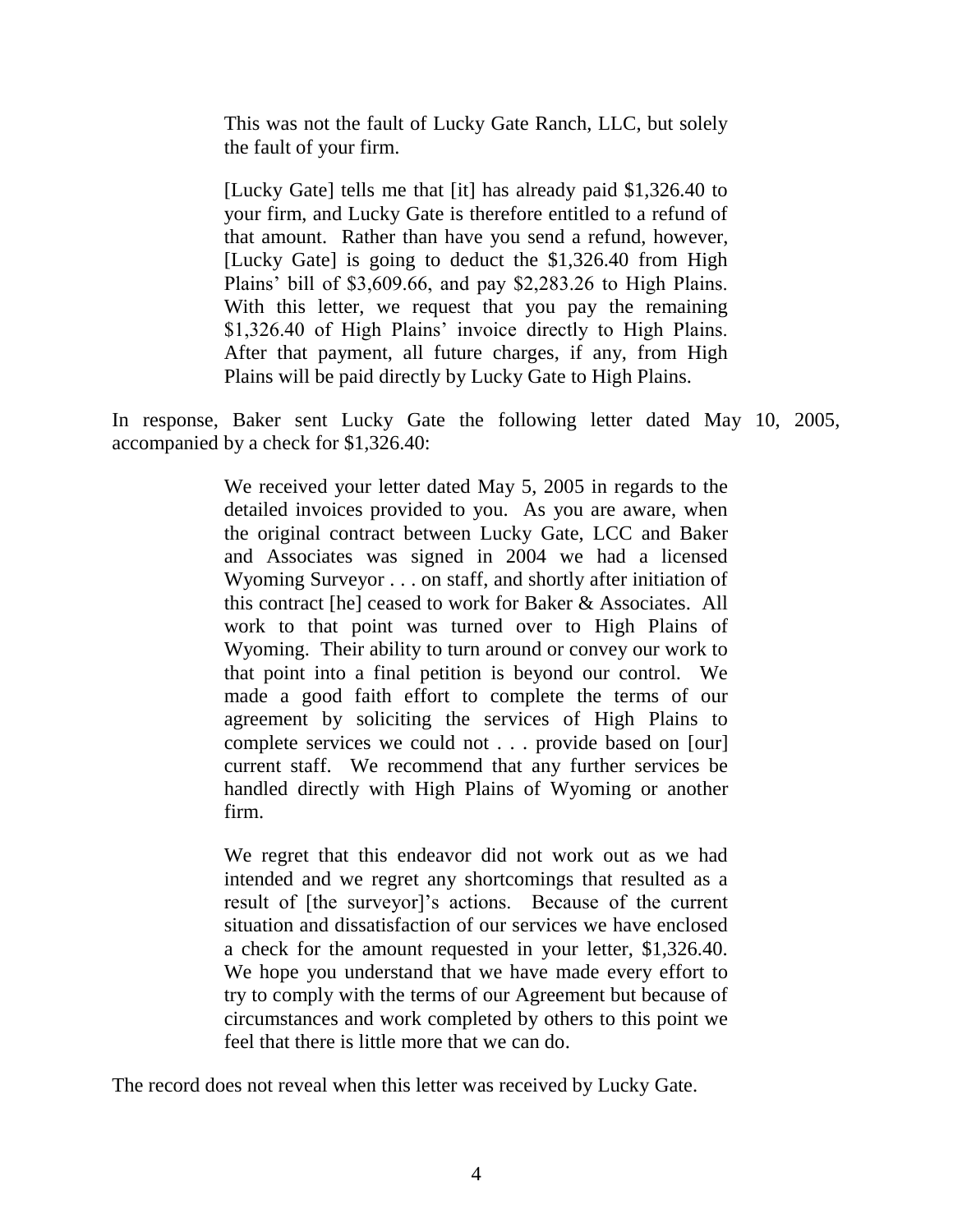[¶7] Meanwhile, High Plains sent Baker a letter dated May 11, 2005. The letter stated that "the research documentation High Plains of Wyoming received at the beginning of the project [was] not adequate to prepare the proper documentation." High Plains informed Baker that completing the project would require starting over again, and that doing so was not cost effective. The letter also cited undisclosed "billing problems." Baker did not forward this letter to Lucky Gate. Lucky Gate discovered that High Plains had withdrawn from the project on or about June 28, 2005 during a telephone conversation with High Plains. High Plains told Lucky Gate that the data from Baker"s work was not acceptable for submission to the State Engineer"s Office, that the project had been "left hanging" by Baker, that the original cost estimate by Baker was too low given the nature of the project, and that the work done by Baker up to that time had no value. Later, upon recommendation from High Plains, Lucky Gate contacted another individual for assistance with the application to the State Engineer's Office. A new application to change the point of use for the water rights was prepared and submitted to the State Engineer"s Office in December 2005. The application was approved in February 2006.

[¶8] On May 11, 2007, Lucky Gate filed suit. Baker moved for summary judgment based upon its contention that Lucky Gate failed to commence the action within the applicable limitation period. Lucky Gate resisted the motion. It contended that the limitation period had not elapsed, and alternatively asserted that Baker should be estopped from raising the statute of limitations as a defense. The court granted the motion for summary judgment stating the reasons for its ruling in a decision letter. The court determined:

> Without question, by May 5, 2005, Lucky Gate knew it had a claim against Baker and that it had suffered at least \$1,326.40 in damages. The statute of limitations . . . would have run from at least May 5, 2005. Lucky Gate argues that it did not know all of its damages until later, and that it later discovered more detail about Baker"s failure to properly perform the work. Neither of these facts, even if true, prevent[s] the statute of limitations from beginning on May 5, 2005. Lucky Gate filed this case on May 11, 2007, more than 2 years after May 5, 2005. Based on the undisputed facts, Lucky Gate failed to file its case within the time allowed . . . .

(Paragraph breaks omitted.) Regarding Lucky Gate"s assertion of equitable estoppel, the court concluded:

> Although Baker"s total failure to meet its contractual and professional responsibility is incredibly egregious, such conduct does not support estoppel. Lucky Gate knew it had a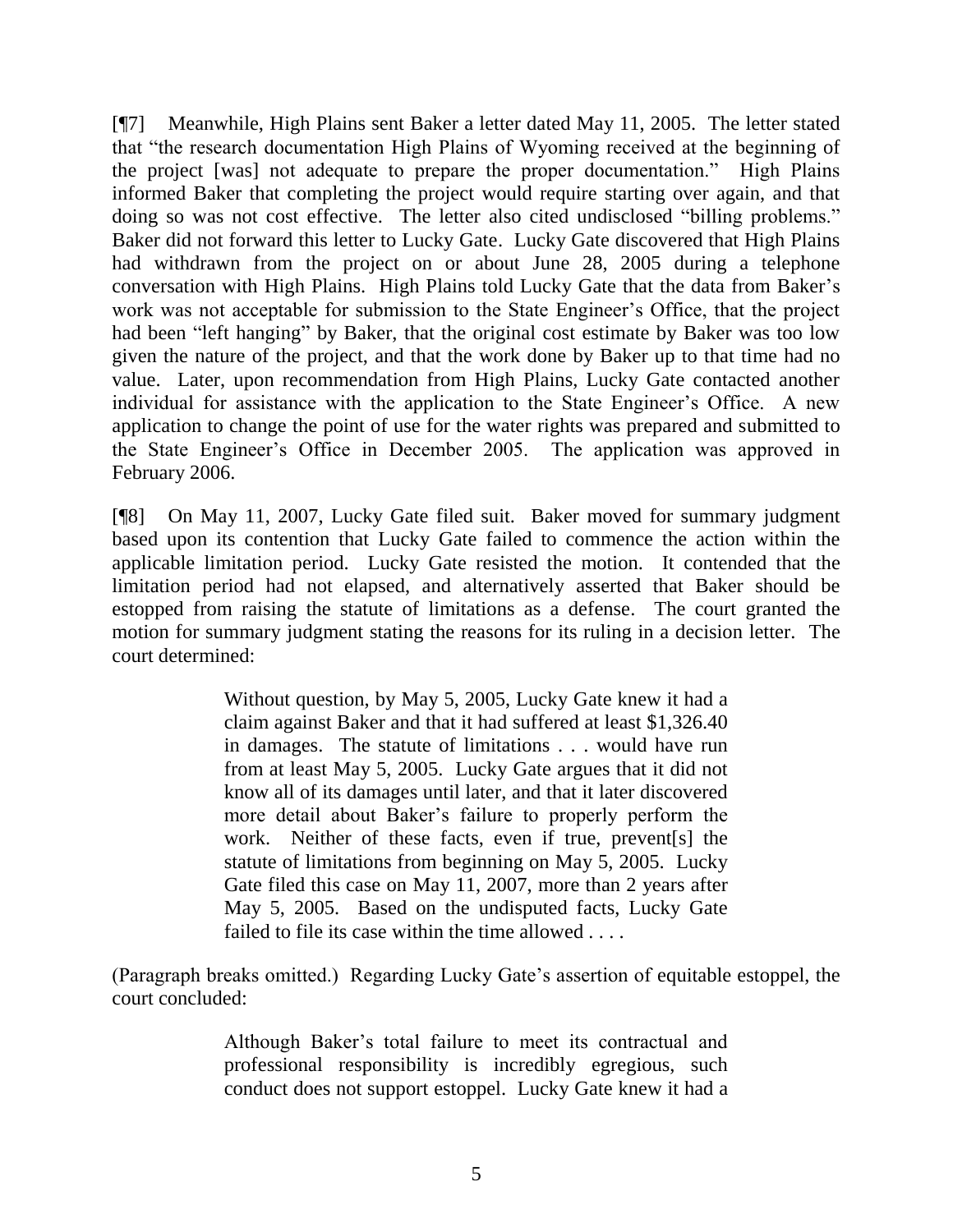claim against Baker, knew some of its damages, and failed to file suit within the statute of limitations. Nothing in the evidence indicates that Baker induced that delay after May 5, 2005. Estoppel does not apply.

An order granting Baker"s motion for summary judgment was entered on April 8, 2008. Lucky Gate appealed.

#### *STANDARD OF REVIEW*

[¶9] "Because summary judgment involves a purely legal determination, we undertake de novo review of a trial court's summary judgment decision." *Jacobs Ranch Coal Co. v. Thunder Basin Coal Co.*, 2008 WY 101, ¶ 8, 191 P.3d 125, 129 (Wyo. 2008). Our standard for determining if summary judgment was properly granted is well settled.

> Summary judgment is appropriate when there are no genuine issues of material fact and the moving party is entitled to judgment as a matter of law. W.R.C.P. 56(c). *Accord*, *e.g.*, *Jacobs Ranch Coal Co.*, ¶ 8, 191 P.3d at 128; *Metz Beverage Co. v. Wyoming Beverages, Inc.*, 2002 WY 21, ¶ 9, 39 P.3d 1051, 1055 (Wyo. 2002). "A genuine issue of material fact exists when a disputed fact, if it were proven, would establish or refute an essential element of a cause of action or a defense that the parties have asserted." *Id.* We view the record in the light most favorable to the party opposing summary judgment and give that party the benefit of all favorable inferences that may be fairly drawn from the record. *E.g.*, *Stevens v. Elk Run Homeowners' Ass'n, Inc.*, 2004 WY 63, ¶ 11, 90 P.3d 1162, 1165 (Wyo. 2004).

*Hull v. D'Arcy*, 2009 WY 30, ¶ 7, 202 P.3d 417, 420 (Wyo. 2009).

#### *DISCUSSION*

#### *Statute of Limitations*

[¶10] Lucky Gate filed its complaint on May 11, 2007. The district court determined that Lucky Gate's claim was barred by Wyo. Stat. Ann. § 1-3-107. Lucky Gate agrees that Wyo. Stat. Ann. § 1-3-107 is the relevant statute of limitations but contends that its cause of action accrued on or after May 11, 2005 and that its complaint was timely filed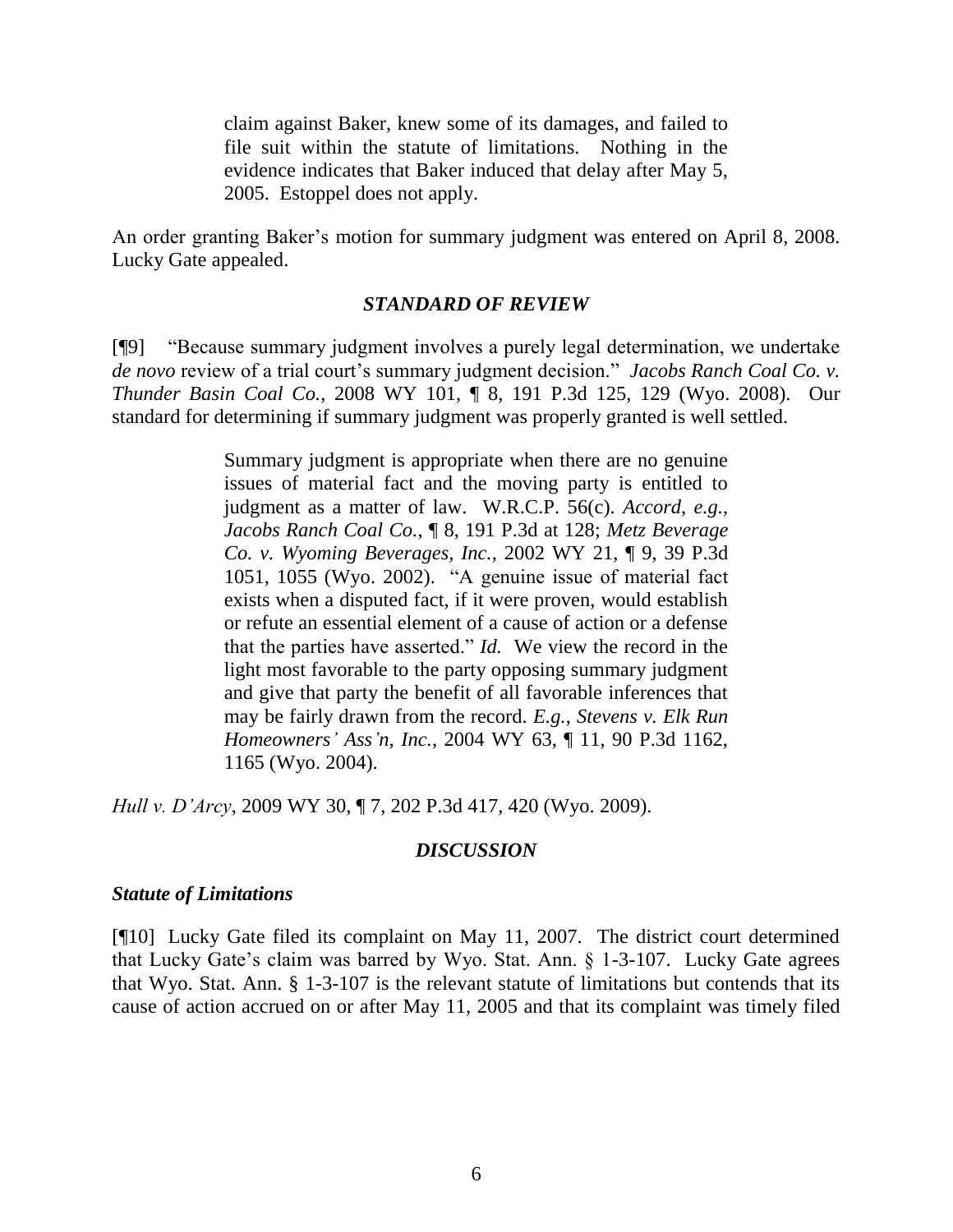within the two-year limitation period provided by Wyo. Stat. Ann.  $\S 1$ -3-107.<sup>1</sup>

[¶11] The district court, reviewing the evidence in the light most favorable to Lucky Gate, described Baker"s failure to meet its professional and contractual obligation as "incredibly egregious." The existence of a potentially meritorious claim, however, does not prevent dismissal of an untimely lawsuit.

> Statutes of limitation have long been a part of the jurisprudence of the United States, all its states and the State of Wyoming. They are pragmatic devices to save courts from stale claim litigation and spare citizens from having to defend when memories have faded, witnesses are unavailable by death or disappearance and evidence is lost. Statutes of limitation are arbitrary by their very nature and do not discriminate between the just and unjust claim. They are not judicially made but represent legislative and public policy controlling the right to litigate. . . . The statutes operate against even the most meritorious of claims and courts have no right to deny their application. . . . When considering the statute of limitations, the nature of injury, its extent, the amount of money damages involved, social considerations, and the emotional appeal the facts may have must pass to the background. The circumstances are only significant in the bearing they may have on where the cause of action arose, when it arose and when the time expired for pursuing the applicable judicial remedy.

*Duke v. Housen*, 589 P.2d 334, 340 (Wyo. 1979).

 $\overline{a}$ 

[¶12] Lucky Gate contends that the limitation period could not have started before May 11, 2005, because none of the damages that it sought in its complaint had occurred by that time. In its complaint, Lucky Gate sought the following damages: 1) Increased costs for the purchase and installation of the center pivot sprinkler system, due to the lengthy delay in purchasing the center pivot sprinkler system; 2) Lost income from crop loss and/or substantially diminished crop production due to an inability to use the center pivot

 $1$  The contract contained a choice of law provision mandating application of Nebraska law to disputes involving the contract. Baker contends that Lucky Gate's claim is time barred under both Nebraska and Wyoming law. In spite of the potential conflict of law issue, the district court applied the Wyoming statute of limitations because the Wyoming statute appeared to provide Lucky Gate with the longest time to commence litigation. We will take the same approach.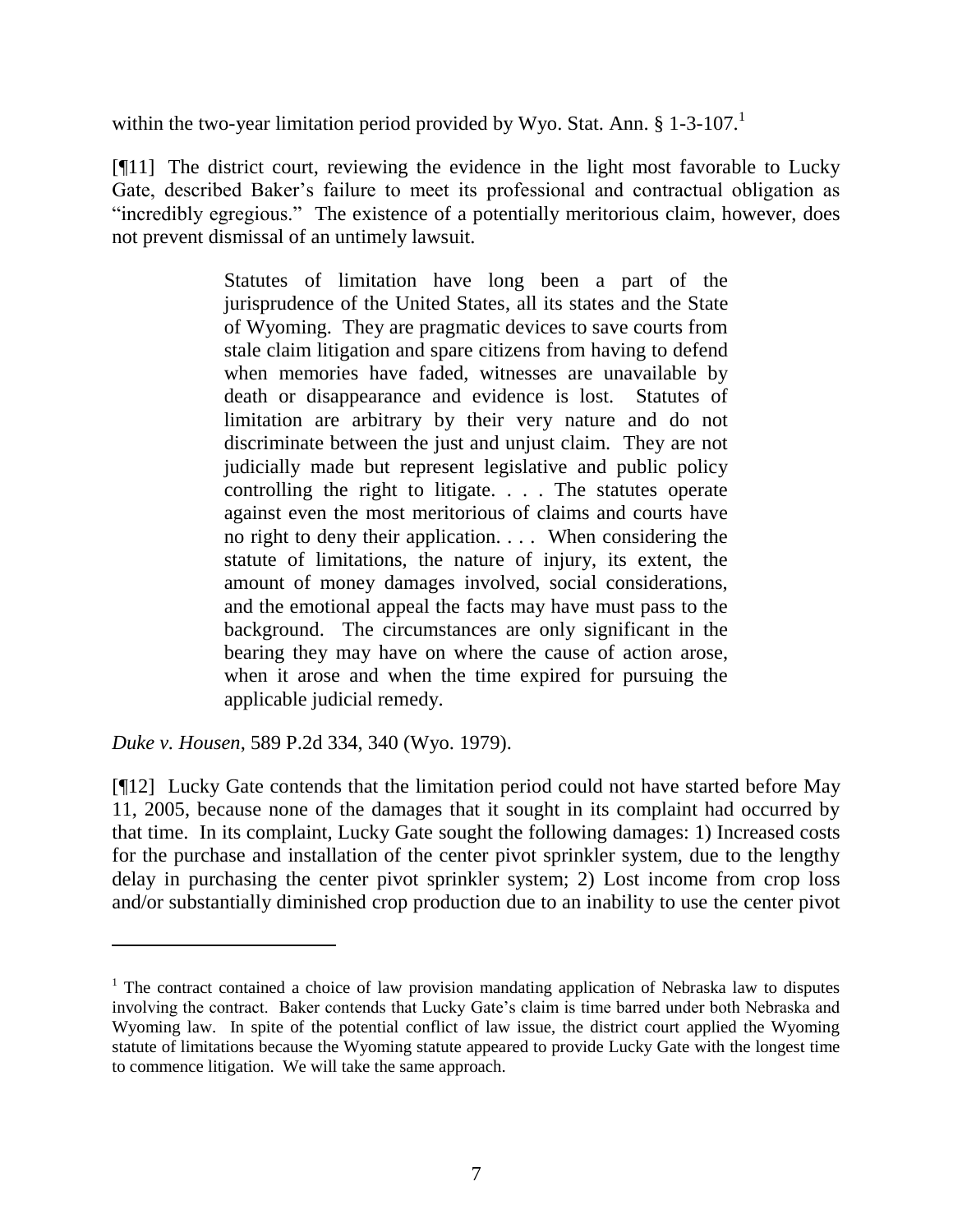irrigation during one or more growing seasons; and, 3) Other damages to be proven at trial. Essentially, Lucky Gate contends that its cause of action did not accrue until after the 2005 growing season had been completed. Lucky Gate argues that its cause of action is not time barred under Wyo. Stat. Ann. § 1-3-107 until two years from that date. We disagree for two reasons. First, pursuant to the plain language of the statute, Lucky Gate's cause of action is time barred if not commenced within two years of the "act, error or omission" giving rise to the cause of action. Second, if the two-year time limit starts to run upon "accrual" of the cause of action, Lucky Gate"s claim is still time barred because the cause of action accrued on or before May 5, 2005.

[¶13] It is undisputed that the contract obligated Baker to perform its services within 30 working days and that time period would have ended in May  $2004$ .<sup>2</sup> The contract required Baker to conduct a survey and mark property corners, to file the corner records at the "County Court house," to provide Lucky Gate with a map suitable for submission to the State Engineer"s Office, and to provide Lucky Gate with a petition for the State Engineer's Office to change the point of use. It does not appear that Baker met any of its contractual obligations. It is undisputed that Baker never provided Lucky Gate with the petition to change the point of use. The record suggests that Lucky Gate may have been initially unaware of Baker's non-performance because Baker assured Lucky Gate that the petition had been filed with the State Engineer"s Office. It is undisputed, however, that Lucky Gate learned from the State Engineer"s Office in the fall of 2004 that the petition had not been filed.

[¶14] Wyo. Stat. Ann. § 1-3-107 states, in pertinent part:

 $\overline{a}$ 

- (a) A cause of action arising from an act, error or omission in the rendering of licensed or certified professional or health care services shall be brought within the greater of the following times:
	- (i) Within two (2) years of the date of the alleged act, error or omission, except that a cause of action may be instituted not more than two (2) years after discovery of the alleged act, error or omission, if the claimant can establish that the alleged act, error or omission was:

 $2$  The phrase "working days" is not defined in the contract, but is presumably meant to exclude weekends and any legal holidays within the relevant period. The contract was signed by both parties on March 29, 2004. Thirty working days would have expired in early May 2004.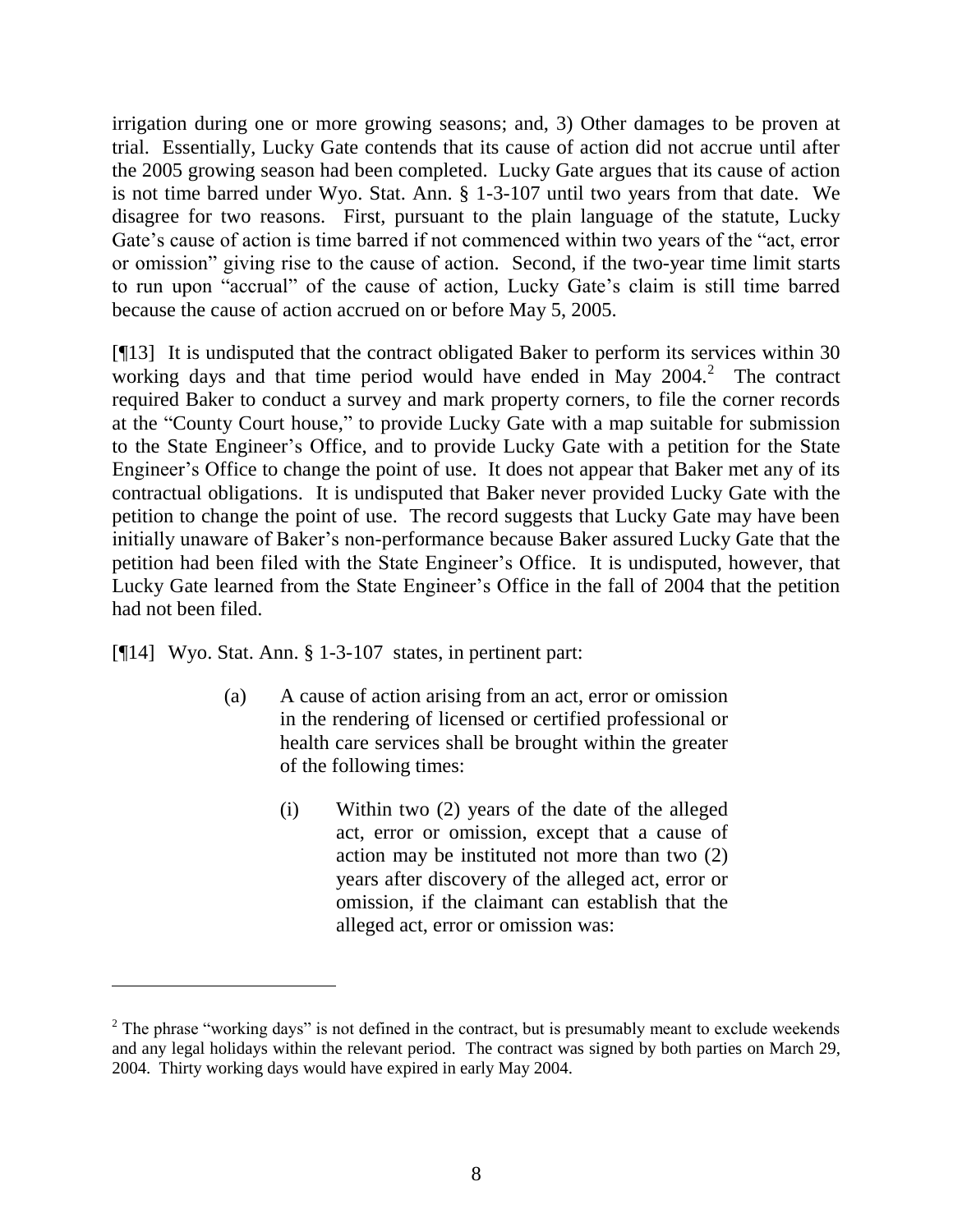- (A) Not reasonably discoverable within a two (2) year period; or
- (B) The claimant failed to discover the alleged act, error or omission within the two (2) year period despite the exercise of due diligence.
- . . .
- (iv) If under Paragraph (i) or (ii) of this subsection, the alleged act, error or omission is discovered during the second year of the two (2) year period from the date of the act, error or omission, the period for commencing a lawsuit shall be extended by six (6) months.

Based upon the plain language of the statute, unless an exception applies, a lawsuit must be commenced "[w]ithin two (2) years of the date of the alleged act, error or omission." Wyo. Stat. Ann. § 1-3-107(a)(i). Lucky Gate's cause of action in this case is premised upon Baker"s failure to fulfill its contractual obligations. Paragraphs 35 and 36 of the complaint are illustrative:

> 35. Defendants did, by their acts and omissions, breach the contract as set forth above, by failing to timely and professionally complete the survey and submit it with the appropriate paperwork to the SEO. In so doing, Defendants failed to exercise professional care that met the accepted standard of care that would be observed by professional engineers, professional land surveyors, and engineering and surveying corporations, in the same line of practice. Accordingly, Defendants" breach of the contract constituted a violation of the duty of care owed to Lucky Gate.

> 36. Defendants" breach of the terms of the Contract and the resulting professional negligence was the proximate cause of the damages incurred by Lucky Gate, as set forth under "DAMAGES," below.

[¶15] The "act, error or omission" that provides the basis for Lucky Gate"s cause of action is the breach of contract that occurred in May 2004. Lucky Gate learned definitively, in the fall of 2004, that Baker had not submitted the petition to the State Engineer's Office. Based upon the plain language of the statute, Lucky Gate's claim was barred when litigation was not commenced within two years of the contractual breach.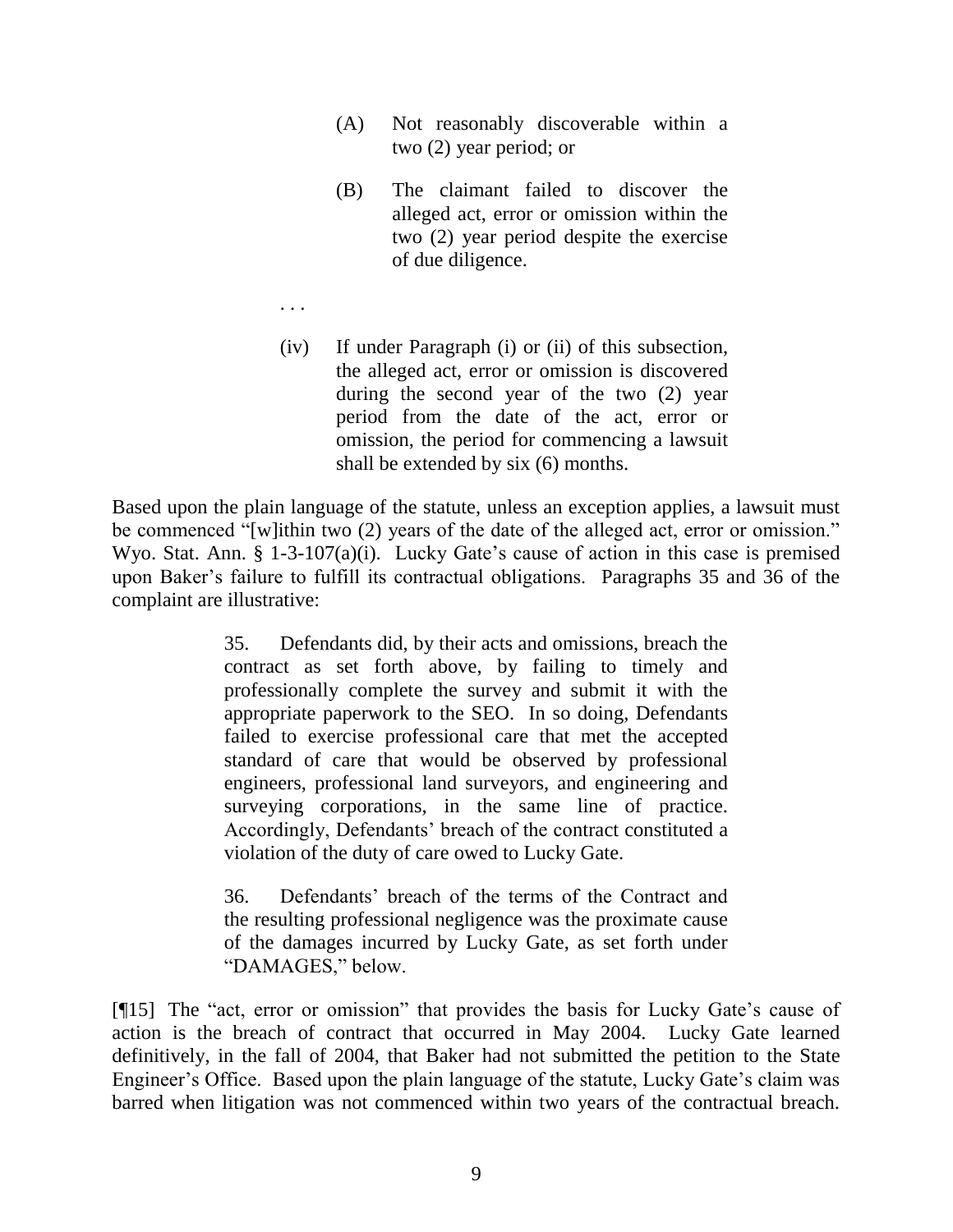The limitation period would have expired in May 2006. From a practical perspective, the fact that Lucky Gate learned in the fall of 2004 that the petition had not been filed with the State Engineer"s Office does not change the expiration date of the limitation period. If the alleged "act, error or omission" was discovered in the second year, "the period for commencing a lawsuit shall be extended by six (6) months." Wyo. Stat. Ann. § 1-3- 107(a)(iv). Because Lucky Gate discovered the breach in the first year, however, the limitation period is still measured from "the date of the alleged act, error or omission." Wyo. Stat. Ann. § 1-3-107(a)(i).

[¶16] Lucky Gate asserts that its cause of action did not accrue until it incurred damages related to the 2005 growing season. Even if we considered that time to be the date of discovery, under the plain language of the statute, the time to file suit would only have been extended for an additional six months from the "act, error or omission." If the cause of action had been discovered in the second year, the limitation period would have expired in November 2006 (two years and six months from May 2004). Wyo. Stat. Ann. § 1-3-107(a)(iv). The statute also provides an extended limitation period when the cause of action was not "reasonably discoverable" or not discovered within the two-year period "despite the exercise of due diligence." Wyo. Stat. Ann.  $\S$  1-3-107(a)(i)(A),(B). Lucky Gate does not claim that the statutory exception applies here.

[¶17] Lucky Gate contends that the limitation period set forth in Wyo. Stat. Ann. § 1-3- 107 does not begin until the cause of action "accrues," rather than the date of the act, error or omission. According to Lucky Gate, the cause of action did not accrue until it had incurred damages related to the 2005 growing season. Under this approach, Lucky Gate asserts that the limitation period would not have expired until sometime in the summer or fall of 2007, and the May 11, 2007 filing of the complaint was timely. Baker asserts that the cause of action had accrued, at the latest, by May 5, 2005 when Lucky Gate's attorney demanded reimbursement for the \$1,326.40 paid to Baker.

[¶18] In conducting a statute of limitations analysis, determination of the date when a cause of action has accrued is often conclusive. Many statutes specifically state that litigation must be commenced within a specific timeframe after the cause of action accrues. For example, a claim for the recovery of real property must be brought "within ten (10) years after the cause of such action accrues." Wyo. Stat. Ann. § 1-3-103. The date when the cause of action accrues also starts the applicable limitation periods for actions founded upon breach of contract, fraud, personal injury and a myriad of other claims. Wyo. Stat. Ann. § 1-3-105.

[¶19] We note at the outset, that the term "accrues" does not appear in Wyo. Stat. Ann. § 1-3-107. The omission of that term is potentially significant. Wyo. Stat. Ann. § 1-3-102 provides: "Civil actions can only be commenced within the periods prescribed in this chapter, after the cause of action accrues, but where a different limitation is prescribed by statute, that shall govern." It appears from a plain reading of Wyo. Stat. Ann. § 1-3-107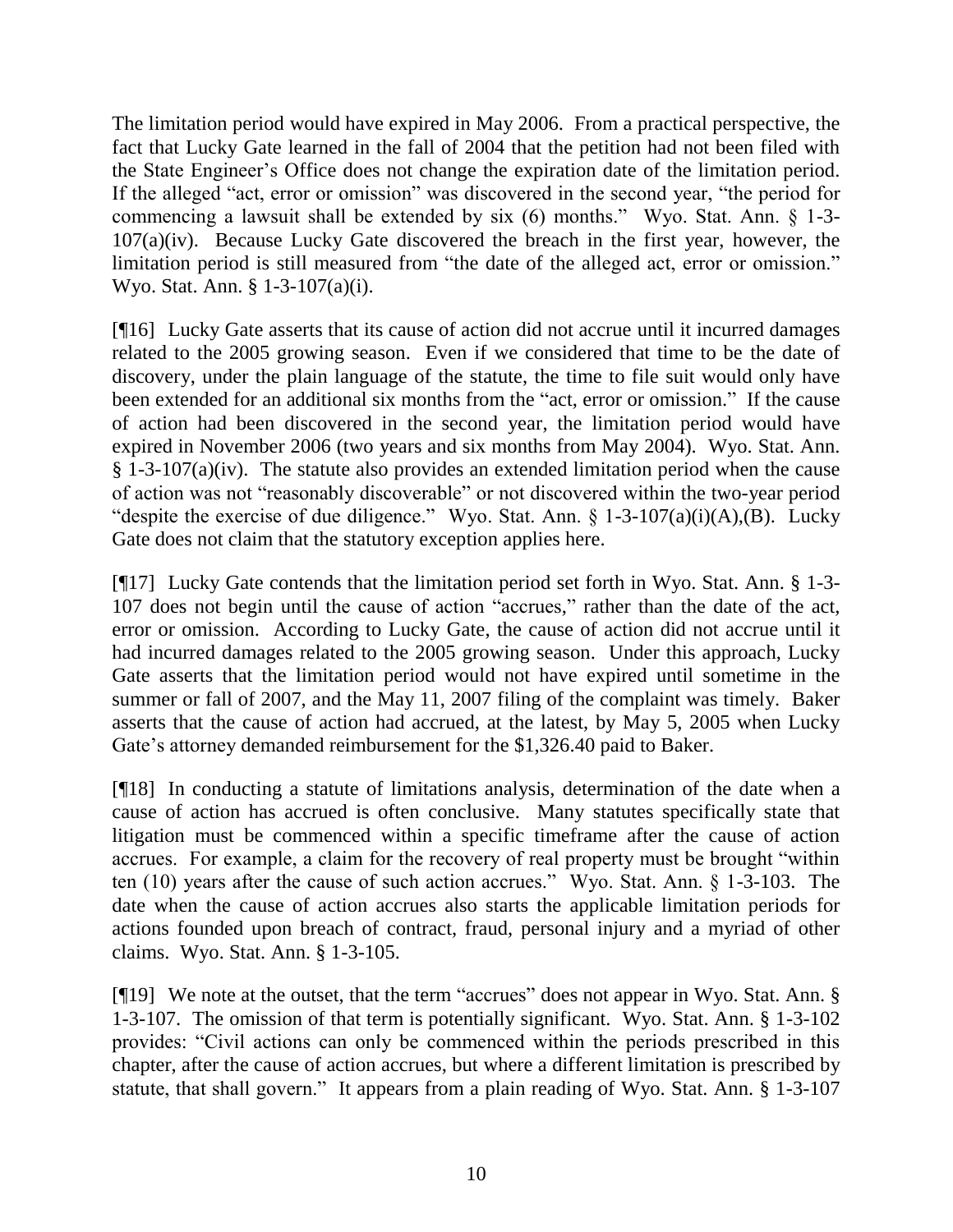that the time for filing suit is governed by the date when the "act, error or omission" occurs, rather than the date when the cause of action accrues. The result in this case, however, does not change if the limitation period begins on the date when the cause of action accrues.<sup>3</sup>

[¶20] A cause of action accrues for statute of limitation purposes when all elements of the cause of action are present, including damages. *McCreary v. Weast*, 971 P.2d 974, 979 (Wyo. 1999). As it relates to the damage element of the cause of action, the limitation period begins when the injured party knows or reasonably ought to know that some damage has resulted from the wrongful act. *Ogle v. Caterpillar Tractor Co.*, 716 P.2d 334, 337 (Wyo. 1986).

> As a general rule, where an injury, although slight, is sustained in consequence of the wrongful act of another, and the law affords a remedy therefor, the statute of limitations attaches at once. It is not required that all the damages resulting from the act shall have been sustained at that time, and the running of the statute is not postponed by the fact that the actual or substantial damages do not occur until a later date. The act itself is regarded as the ground of the action, and is not legally severable from its consequences.

*Duke*[, 589 P.2d at](http://www.lexis.com/research/xlink?app=00075&view=full&searchtype=get&search=589+P.2d+343) 343.

 $\overline{a}$ 

[¶21] Unquestionably, Lucky Gate knew on May 5, 2005, at the latest, that it had incurred damages as a result of Baker's failure to perform. Its attorney, on that date, demanded a refund of the \$1,326.40 that Lucky Gate had previously paid Baker. Unquestionably, as of that date, Lucky Gate had discovered the wrongful conduct and was aware that it had been damaged. The statute of limitations had "attached" and the cause of action had accrued on or before that date. The limitation period began by May 5, 2005 and was not extended because other damages had not yet occurred. *Id.*

[¶22] The fact that Baker reimbursed Lucky Gate for the \$1,326.40 does not impact our

<sup>&</sup>lt;sup>3</sup> Both parties in this appeal use the date when the cause of action "accrued" as the date the limitation period began. Neither party analyzes the facts in terms of the "act, error or omission" language contained in the statute. We have, on occasion, used the date when the cause of action has "accrued" to determine whether the litigation was timely commenced under Wyo. Stat. Ann. § 1-3-107. *See Ballinger v. Thompson*, 2005 WY 101, ¶¶ 24-26, 118 P.3d 429, 437 (Wyo. 2005); *Murphy v. Housel & Housel*, 955 P.2d 880, 883 (Wyo. 1998); *Hiltz v. Robert W. Horn, P.C.*, 910 P.2d 566, 570 (Wyo. 1996). Because the result is the same under both approaches we need not determine here whether the limitation period begins on the date of the "act, error or omission" or when the cause of action "accrued."